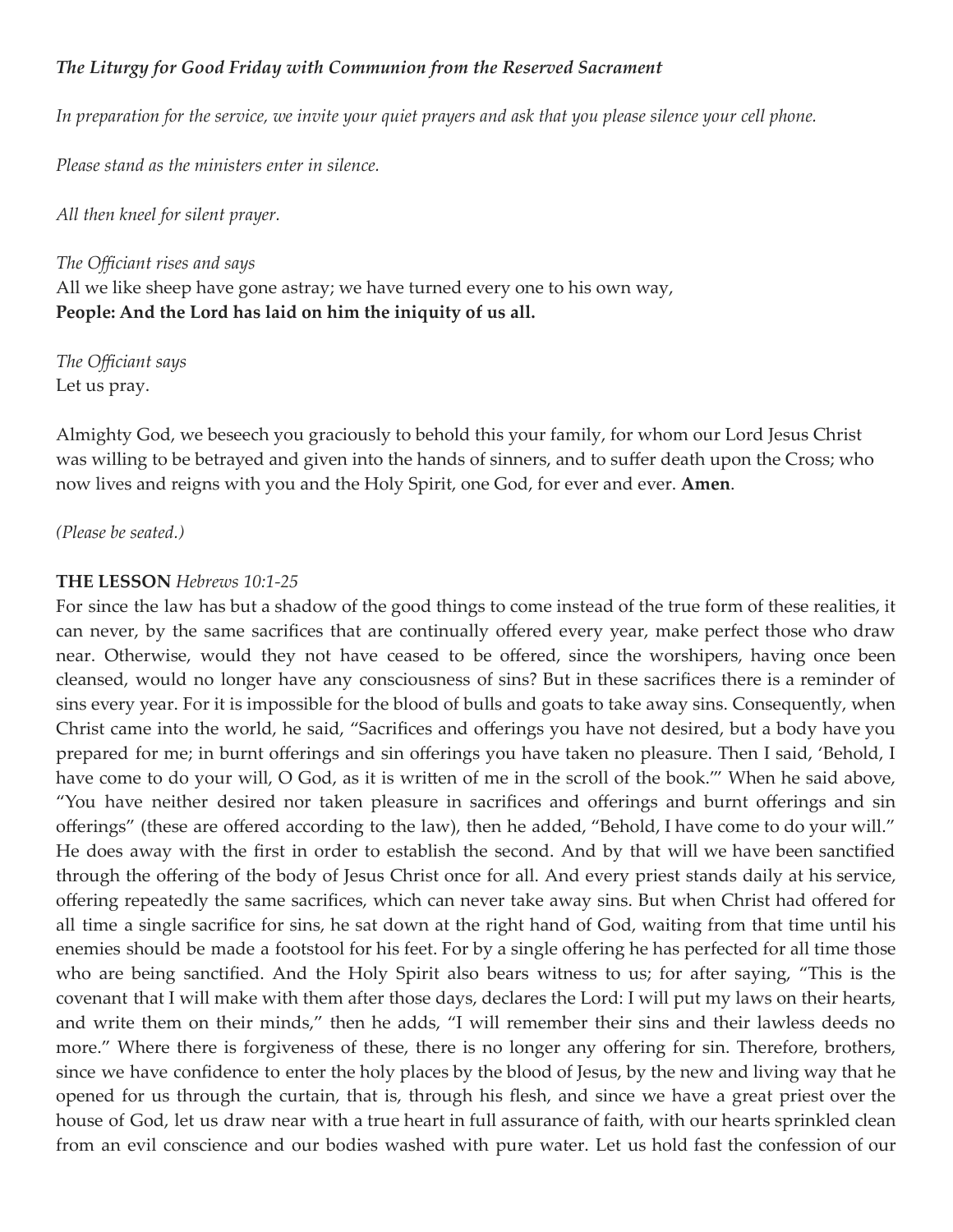hope without wavering, for he who promised is faithful. And let us consider how to stir up one another to love and good works, not neglecting to meet together, as is the habit of some, but encouraging one another, and all the more as you see the Day drawing near.

Reader: The Word of the Lord. **People: Thanks be to God.**

#### **THE PSALTER** *Psalm 22:1-11*

| 1 My God, my God, why have you forsaken me, *                   |
|-----------------------------------------------------------------|
| and are so far from my cry, and from the words of my complaint? |
| 2 O my God, I cry in the daytime, but you do not hear; *        |
| in the night season also, but I find no rest.                   |
| 3 But you remain holy, *                                        |
| enthroned upon the praises of Israel.                           |
| 4 Our fathers hoped in you; *                                   |
| they trusted in you, and you delivered them.                    |
| 5 They called upon you, and were delivered; *                   |
| they put their trust in you, and were not confounded.           |
| 6 But as for me, I am a worm, and no man, *                     |
| scorned by all, and the outcast of the people.                  |
| 7 All those who see me laugh me to scorn; *                     |
| they curl their lips, and shake their heads, saying,            |
| 8 "He trusted in God, that he would deliver him; *              |
| let him deliver him, if he will have him."                      |
| 9 But you are he that took me out of my mother's womb; *        |
| you were my hope, when I was yet upon my mother's breasts.      |
| 10 I have been cast upon you ever since I was born; *           |
| you are my God, even from my mother's womb.                     |
| 11 O go not far from me, for trouble is near at hand, *         |
| and there is none to help me.                                   |
|                                                                 |

#### *(Please stand.)*

**THE SEQUENCE SONG** *Hymnal 474 When I survey the wondrous cross When I survey the wondrous cross where the young Prince of Glory died, My richest gain I count but loss, and pour contempt on all my pride.*

*Forbid it, Lord, that I should boast, save in the cross of Christ, my God: All the vain things that charm me most, I sacrifice them to his blood.*

*See, from his head, his hands, his feet, sorrow and love flow mingled down! Did e'er such love and sorrow meet, or thorns compose so rich a crown?*

*Were the whole realm of nature mine, that were an offering far too small; Love so amazing, so divine, demands my soul, my life, my all.*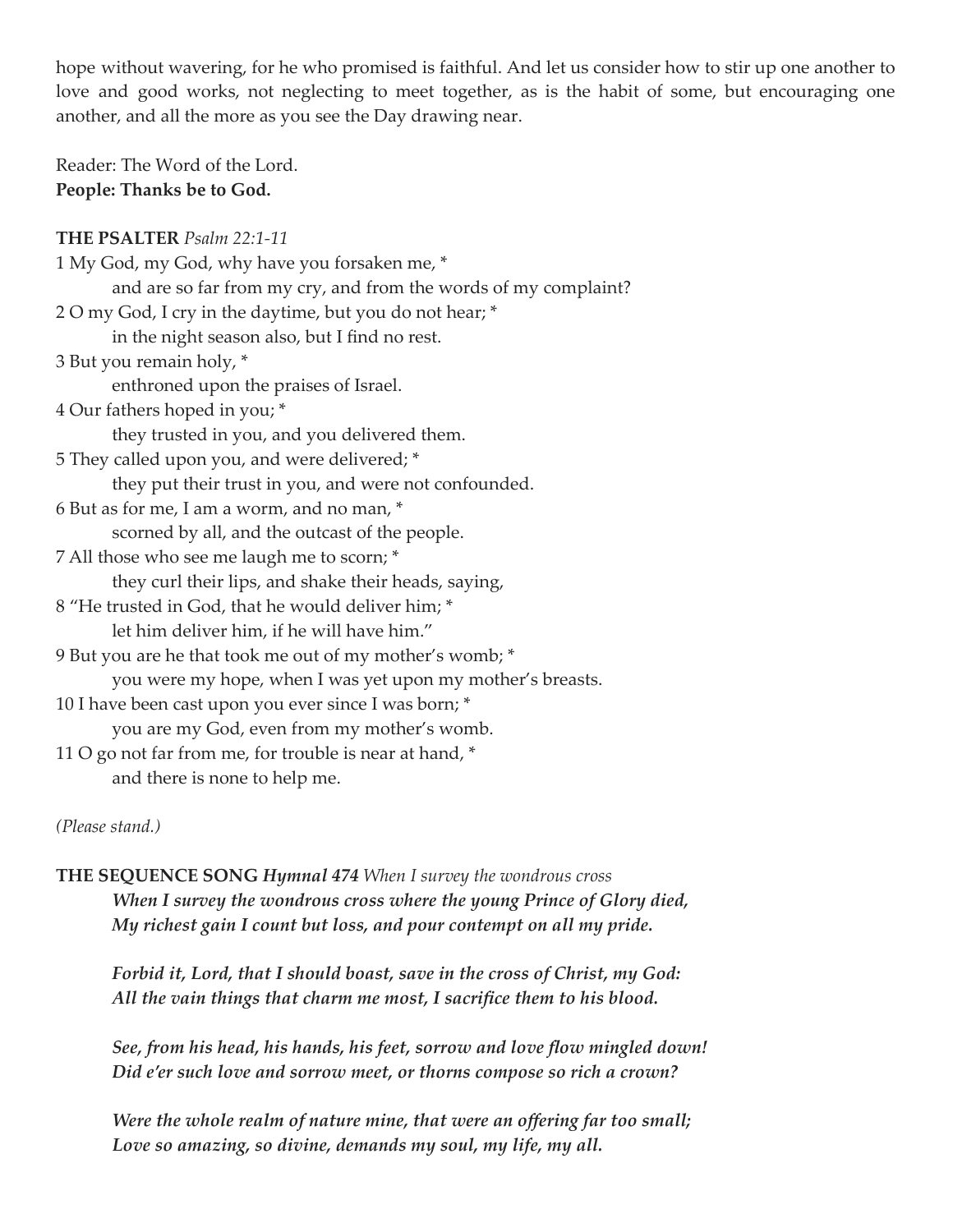# **THE PASSION OF OUR LORD JESUS CHRIST ACCORDING TO JOHN**

(The customary responses before and after the Gospel are omitted and the congregation remains seated for the first *portion of the reading.)*

Narrator: When Jesus had spoken these words, he went out with his disciples across the brook Kidron, where there was a garden, which he and his disciples entered. Now Judas, who betrayed him, also knew the place, for Jesus often met there with his disciples. So Judas, having procured a band of soldiers and some officers from the chief priests and the Pharisees, went there with lanterns and torches and weapons. Then Jesus, knowing all that would happen to him, came forward and said to them,

Jesus: "Whom do you seek?"

Narrator: They answered him,

Soldiers: "Jesus of Nazareth."

Narrator: Jesus said to them,

Jesus: "I am he."

Narrator: Judas, who betrayed him, was standing with them. When Jesus said to them,

Jesus: "I am he,"

Narrator: they drew back and fell to the ground. So he asked them again,

Jesus: "Whom do you seek?"

Narrator: And they said,

Soldiers: "Jesus of Nazareth."

Narrator: Jesus answered,

Jesus: "I told you that I am he. So, if you seek me, let these men go."

Narrator: This was to fulfill the word that he had spoken: "Of those whom you gave me I have lost not one." Then Simon Peter, having a sword, drew it and struck the high priest's servant and cut off his right ear. (The servant's name was Malchus.) So Jesus said to Peter,

Jesus: "Put your sword into its sheath; shall I not drink the cup that the Father has given me?"

Narrator: So the band of soldiers and their captain and the officers of the Jews arrested Jesus and bound him. First they led him to Annas, for he was the father-in-law of Caiaphas, who was high priest that year. It was Caiaphas who had advised the Jews that it would be expedient that one man should die for the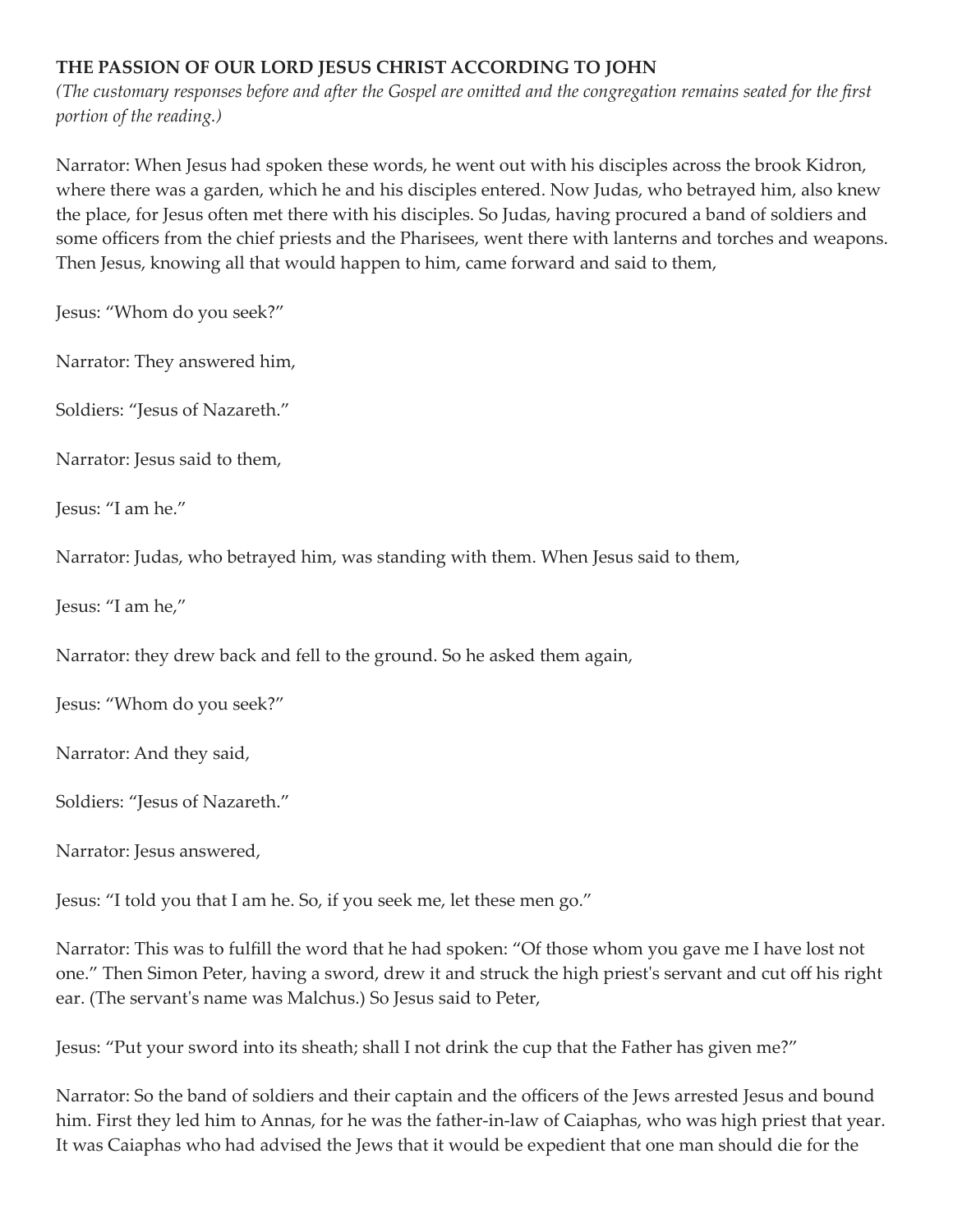people. Simon Peter followed Jesus, and so did another disciple. Since that disciple was known to the high priest, he entered with Jesus into the courtyard of the high priest, but Peter stood outside at the door. So the other disciple, who was known to the high priest, went out and spoke to the servant girl who kept watch at the door, and brought Peter in. The servant girl at the door said to Peter,

Servant Girl: "You also are not one of this man's disciples, are you?"

Narrator: He said,

Peter: "I am not."

Narrator: Now the servants and officers had made a charcoal fire, because it was cold, and they were standing and warming themselves. Peter also was with them, standing and warming himself. The high priest then questioned Jesus about his disciples and his teaching. Jesus answered him,

Jesus: "I have spoken openly to the world. I have always taught in synagogues and in the temple, where all Jews come together. I have said nothing in secret. Why do you ask me? Ask those who have heard me what I said to them; they know what I said."

Narrator: When he had said these things, one of the officers standing by struck Jesus with his hand, saying,

Officer: "Is that how you answer the high priest?"

Narrator: Jesus answered him,

Jesus: "If what I said is wrong, bear witness about the wrong; but if what I said is right, why do you strike me?"

Narrator: Annas then sent him bound to Caiaphas the high priest. Now Simon Peter was standing and warming himself. So they said to him,

High Priest: "You also are not one of his disciples, are you?"

Narrator: He denied it and said,

Peter: "I am not."

Narrator: One of the servants of the high priest, a relative of the man whose ear Peter had cut off, asked,

Servant: "Did I not see you in the garden with him?"

Narrator: Peter again denied it, and at once a rooster crowed. Then they led Jesus from the house of Caiaphas to the governor's headquarters. It was early morning. They themselves did not enter the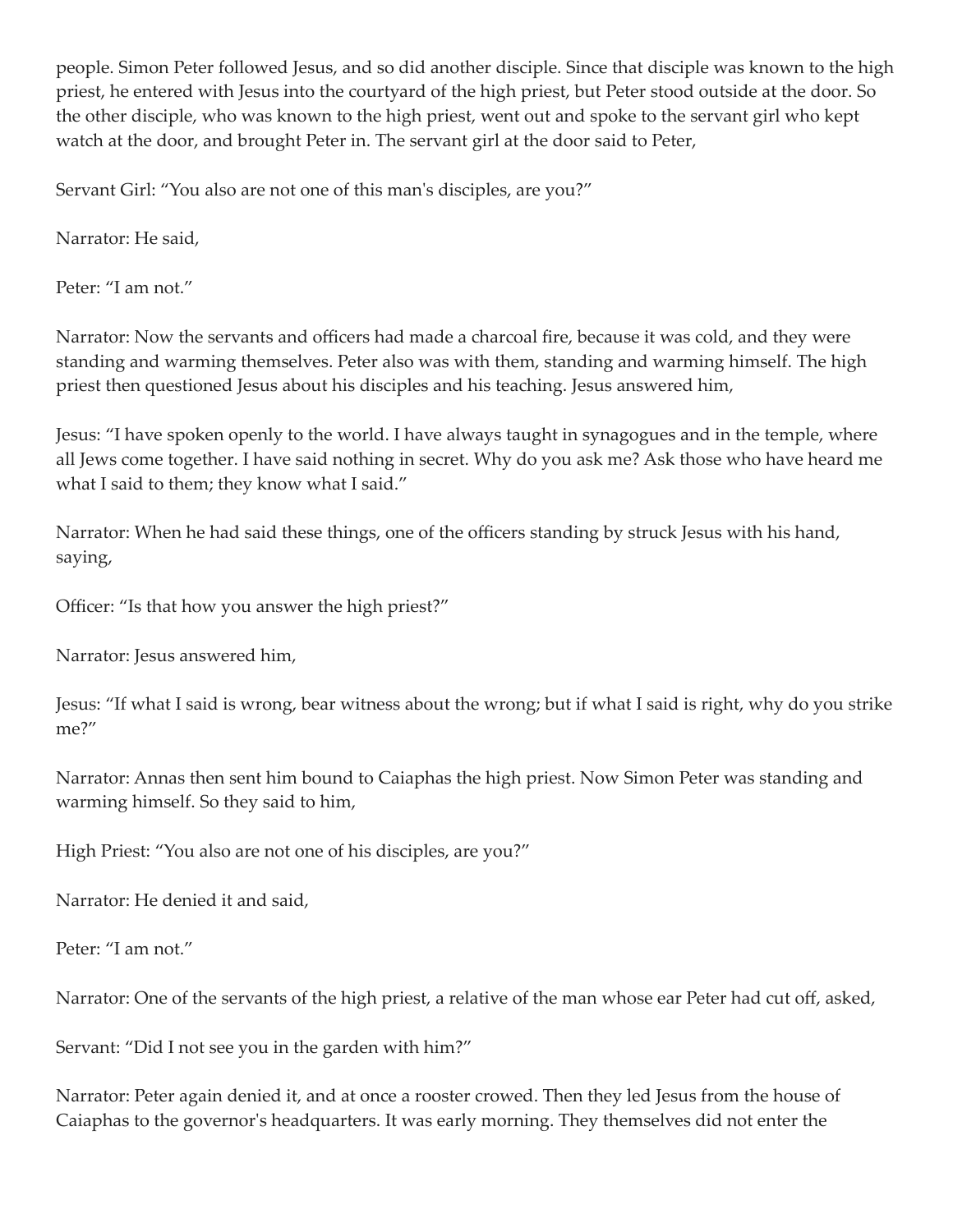governor's headquarters, so that they would not be defiled, but could eat the Passover. So Pilate went outside to them and said,

Pilate: "What accusation do you bring against this man?"

Narrator: They answered him,

Soldiers: "If this man were not doing evil, we would not have delivered him over to you."

Narrator: Pilate said to them,

Pilate: "Take him yourselves and judge him by your own law."

Narrator: The Jews said to him,

The Jews: "It is not lawful for us to put anyone to death."

Narrator: This was to fulfill the word that Jesus had spoken to show by what kind of death he was going to die. So Pilate entered his headquarters again and called Jesus and said to him,

Pilate: "Are you the King of the Jews?"

Narrator: Jesus answered,

Jesus: "Do you say this of your own accord, or did others say it to you about me?"

Narrator: Pilate answered,

Pilate: "Am I a Jew? Your own nation and the chief priests have delivered you over to me. What have you done?"

Narrator: Jesus answered,

Jesus: "My kingdom is not of this world. If my kingdom were of this world, my servants would have been fighting, that I might not be delivered over to the Jews. But my kingdom is not from the world."

Narrator: Then Pilate said to him,

Pilate: "So you are a king?"

Narrator: Jesus answered,

Jesus: "You say that I am a king. For this purpose I was born and for this purpose I have come into the world—to bear witness to the truth. Everyone who is of the truth listens to my voice."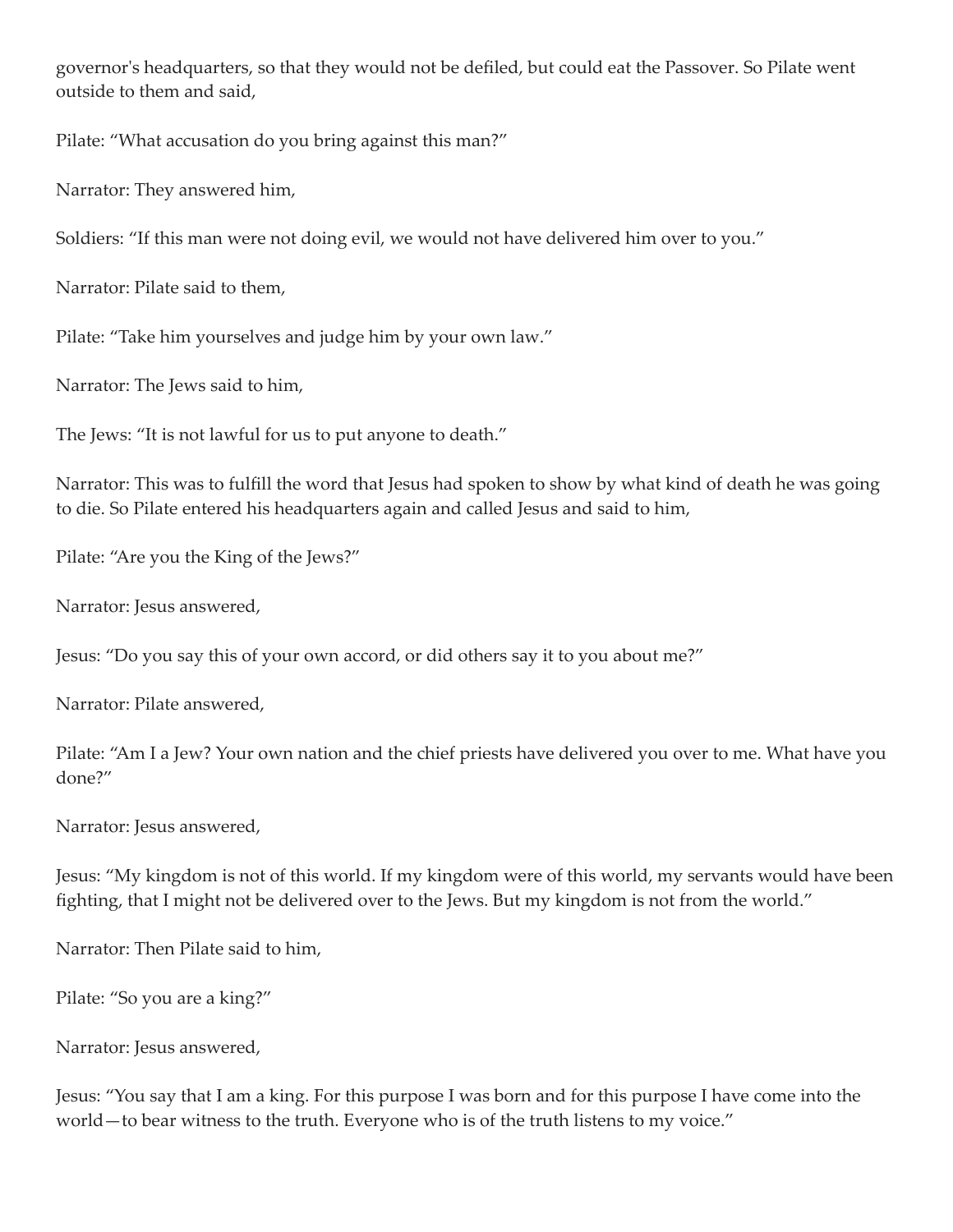Narrator: Pilate said to him,

Pilate: "What is truth?"

Narrator: After he had said this, he went back outside to the Jews and told them,

Pilate: "I find no guilt in him. But you have a custom that I should release one man for you at the Passover. So do you want me to release to you the King of the Jews?"

Narrator: They cried out again,

The Jews: "Not this man, but Barabbas!"

Narrator: Now Barabbas was a robber. Then Pilate took Jesus and flogged him. And the soldiers twisted together a crown of thorns and put it on his head and arrayed him in a purple robe. They came up to him, saying,

Soldiers: "Hail, King of the Jews!"

Narrator: and struck him with their hands. Pilate went out again and said to them,

Pilate: "See, I am bringing him out to you that you may know that I find no guilt in him."

Narrator: So Jesus came out, wearing the crown of thorns and the purple robe. Pilate said to them,

Pilate: "Behold the man!"

Narrator: When the chief priests and the officers saw him, they cried out,

Chief Priests: "Crucify him, crucify him!"

Narrator: Pilate said to them,

Pilate: "Take him yourselves and crucify him, for I find no guilt in him."

Narrator: The Jews answered him,

The Jews: "We have a law, and according to that law he ought to die because he has made himself the Son of God."

Narrator: When Pilate heard this statement, he was even more afraid. He entered his headquarters again and said to Jesus,

Pilate: "Where are you from?"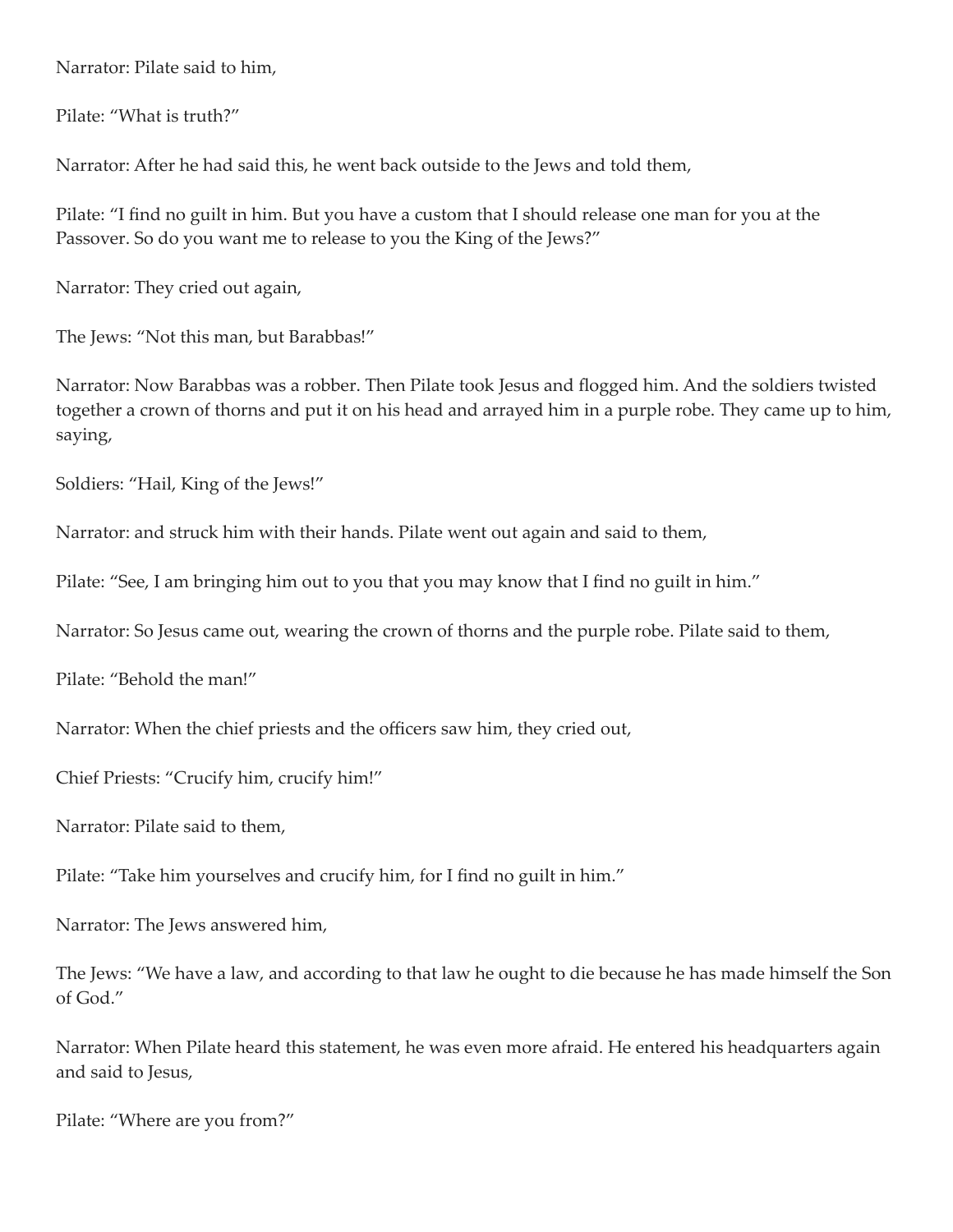Narrator: But Jesus gave him no answer. So Pilate said to him,

Pilate: "You will not speak to me? Do you not know that I have authority to release you and authority to crucify you?"

Narrator: Jesus answered him,

Jesus: "You would have no authority over me at all unless it had been given you from above. Therefore he who delivered me over to you has the greater sin."

Narrator: From then on Pilate sought to release him, but the Jews cried out,

The Jews: "If you release this man, you are not Caesar's friend. Everyone who makes himself a king opposes Caesar."

Narrator: So when Pilate heard these words, he brought Jesus out and sat down on the judgment seat at a place called The Stone Pavement, and in Aramaic Gabbatha. Now it was the day of Preparation of the Passover. It was about the sixth hour. He said to the Jews,

Pilate: "Behold your King!"

Narrator: They cried out,

The Jews: "Away with him, away with him, crucify him!"

Narrator: Pilate said to them,

Pilate: "Shall I crucify your King?"

Narrator: The chief priests answered,

Chief Priests: "We have no king but Caesar."

#### *Please stand.*

Narrator: So he delivered him over to them to be crucified. So they took Jesus, and he went out, bearing his own cross, to the place called The Place of a Skull, which in Aramaic is called Golgotha. There they crucified him, and with him two others, one on either side, and Jesus between them. Pilate also wrote an inscription and put it on the cross. It read, "Jesus of Nazareth, the King of the Jews." Many of the Jews read this inscription, for the place where Jesus was crucified was near the city, and it was written in Aramaic, in Latin, and in Greek. So the chief priests of the Jews said to Pilate,

Chief Priest: "Do not write, 'The King of the Jews,' but rather, 'This man said, I am King of the Jews.'"

Narrator: Pilate answered,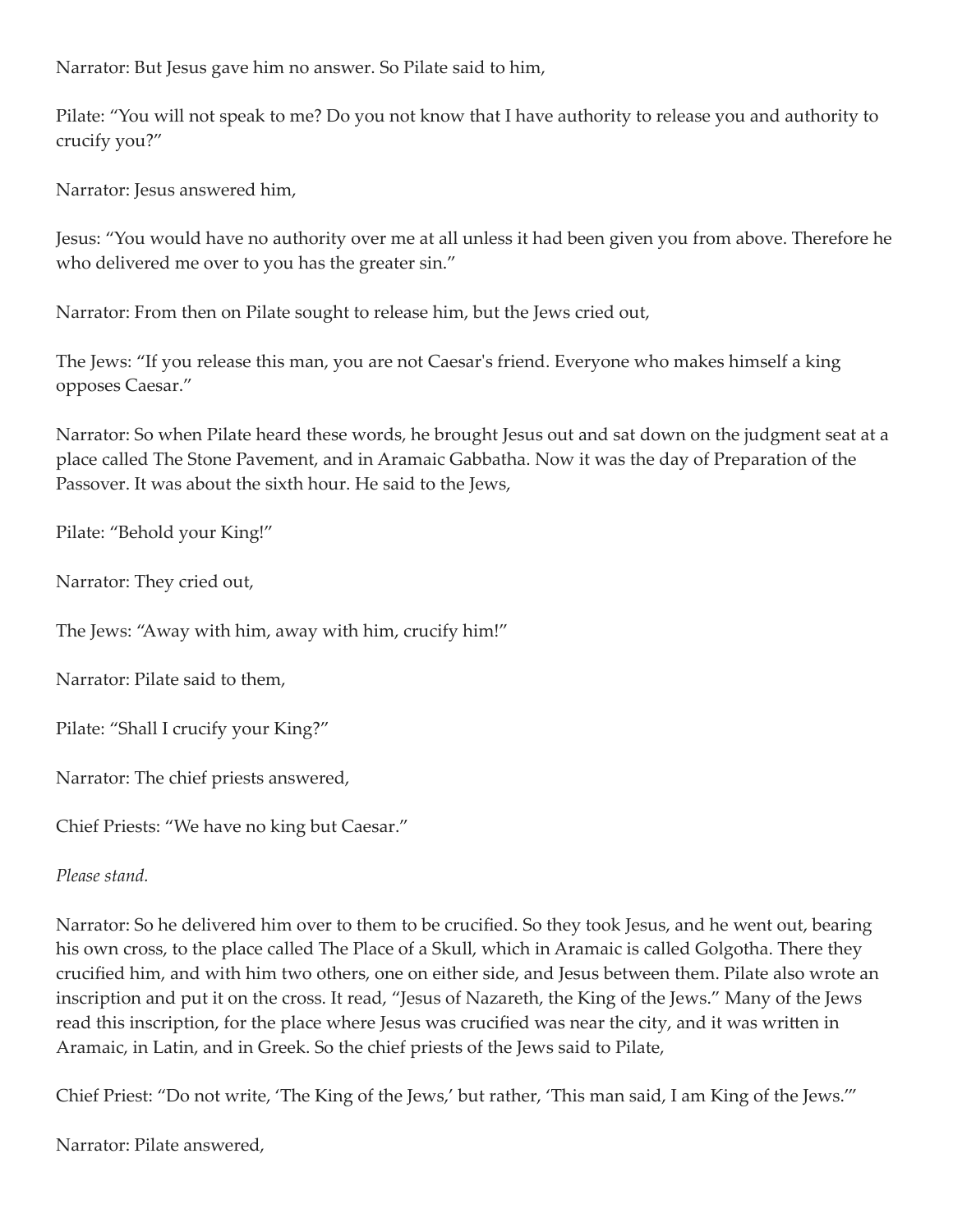Pilate: "What I have written I have written."

Narrator: When the soldiers had crucified Jesus, they took his garments and divided them into four parts, one part for each soldier; also his tunic. But the tunic was seamless, woven in one piece from top to bottom, so they said to one another,

Soldier: "Let us not tear it, but cast lots for it to see whose it shall be."

Narrator: This was to fulfill the Scripture which says, "They divided my garments among them, and for my clothing they cast lots." So the soldiers did these things, but standing by the cross of Jesus were his mother and his mother's sister, Mary the wife of Clopas, and Mary Magdalene. When Jesus saw his mother and the disciple whom he loved standing nearby, he said to his mother,

Jesus: "Woman, behold, your son!"

Narrator: Then he said to the disciple,

Jesus: "Behold, your mother!"

Narrator: And from that hour the disciple took her to his own home. After this, Jesus, knowing that all was now finished, said (to fulfill the Scripture),

Jesus: "I thirst."

Narrator: A jar full of sour wine stood there, so they put a sponge full of the sour wine on a hyssop branch and held it to his mouth. When Jesus had received the sour wine, he said,

Jesus: "It is finished,"

Narrator: and he bowed his head and gave up his spirit.

*Silence is kept.*

Since it was the day of Preparation, and so that the bodies would not remain on the cross on the Sabbath (for that Sabbath was a high day), the Jews asked Pilate that their legs might be broken and that they might be taken away. So the soldiers came and broke the legs of the first, and of the other who had been crucified with him. But when they came to Jesus and saw that he was already dead, they did not break his legs. But one of the soldiers pierced his side with a spear, and at once there came out blood and water. He who saw it has borne witness—his testimony is true, and he knows that he is telling the truth—that you also may believe. For these things took place that the Scripture might be fulfilled: "Not one of his bones will be broken." And again another Scripture says, "They will look on him whom they have pierced."

**THE SERMON** The Rev. Dr. Jady Koch*, Associate Rector*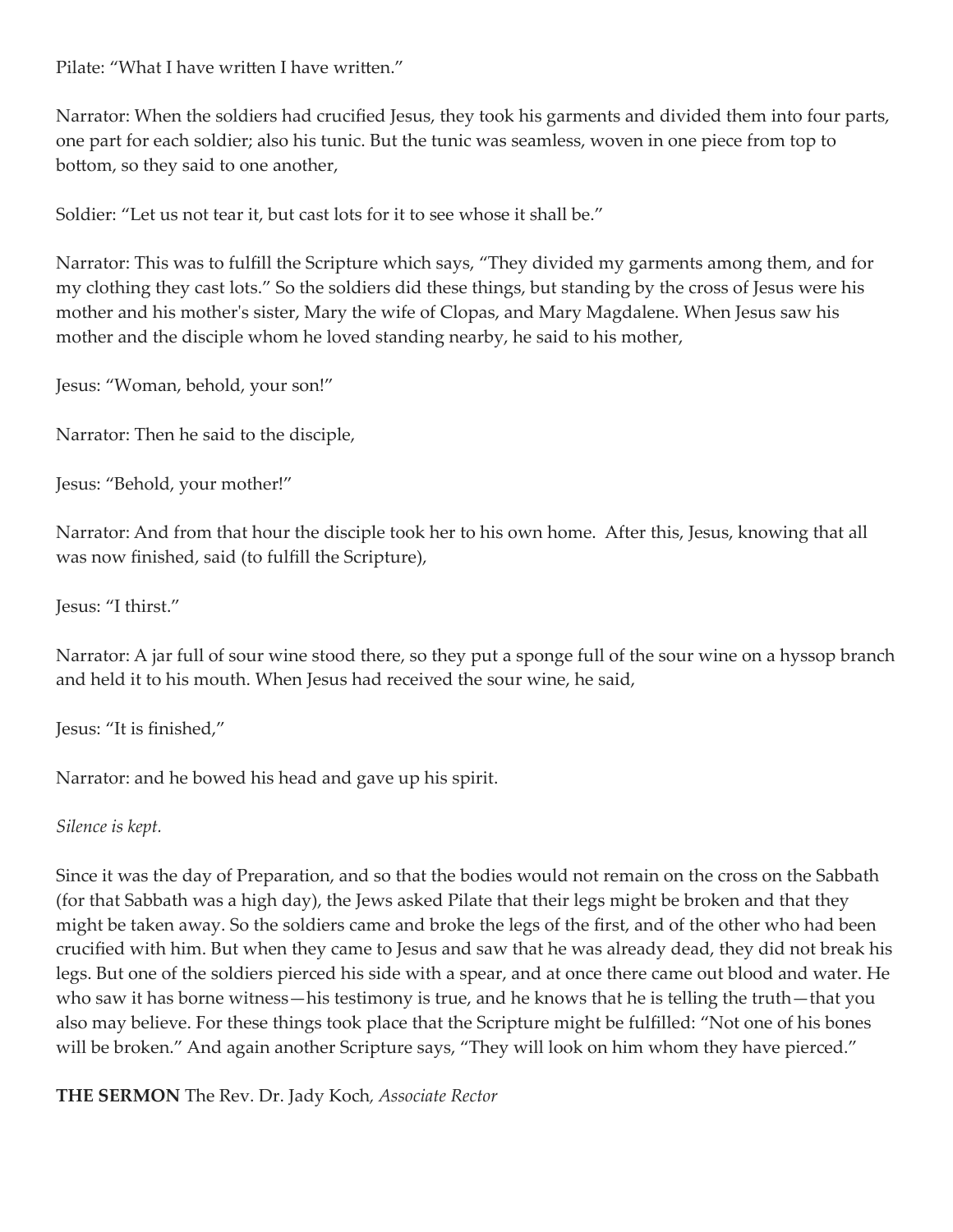# **THE SOLEMN COLLECTS**

#### *All standing, the Officiant says*

Dear People of God: Our heavenly Father sent his Son into the world, not to condemn the world, but that the world through him might be saved; that all who believe in him might be delivered from the power of sin and death, and become heirs with him of everlasting life.

We pray, therefore, for people everywhere according to their needs.

# *(Please kneel.)*

Let us pray for the holy Church throughout the world: that the Lord our God may preserve her in unity, peace, and safety, bringing into divine subjection all powers and principalities; and that he may grant us to dwell in such peace and tranquility that we may show forth the glory of God.

### *Silence*

Almighty Father, we pray for your holy catholic Church. Fill it with all truth, in all truth, with all peace. Where it is corrupt, purify it; where it is in error, direct it; where in anything it is amiss, reform it; where it is right, strengthen it; where it is in want, provide for it; where it is divided, reunite it; for the sake of Jesus Christ your Son our Savior. **Amen**.

Let us pray for Chip Edgar, our Bishop and for Foley Beach, our Archbishop: that the Lord our God, who has appointed them to this office, may preserve them in health and safety for the governance of God's holy people.

#### *Silence*

Almighty and everlasting God, whose judgment upholds all things both in heaven and on earth: as you have appointed these your servants to be our Bishops, so also defend them by your mercy against all adversities; that we, acknowledging you as the great Shepherd and Overseer of our souls, may so prosper by their care that we may bring forth the fruit of righteousness; through Jesus Christ our Lord. **Amen**.

Let us pray for all Bishops, Priests, and Deacons; and for all God's holy People.

# *Silence*

Almighty and everlasting God, by whose Spirit the whole body of your faithful people is governed and sanctified: Receive our supplications and prayers which we offer before you for all members of your holy Church, that in their vocation and ministry they may truly and devoutly serve you; through our Lord and Savior Jesus Christ. **Amen**.

Let us pray for Joe our President, and for all in Civil Authority; that they, knowing whose ministers they are, may above all things seek God's honor and glory: and that we, remembering whose authority they bear, may faithfully and obediently honor them in accordance with God's holy Word.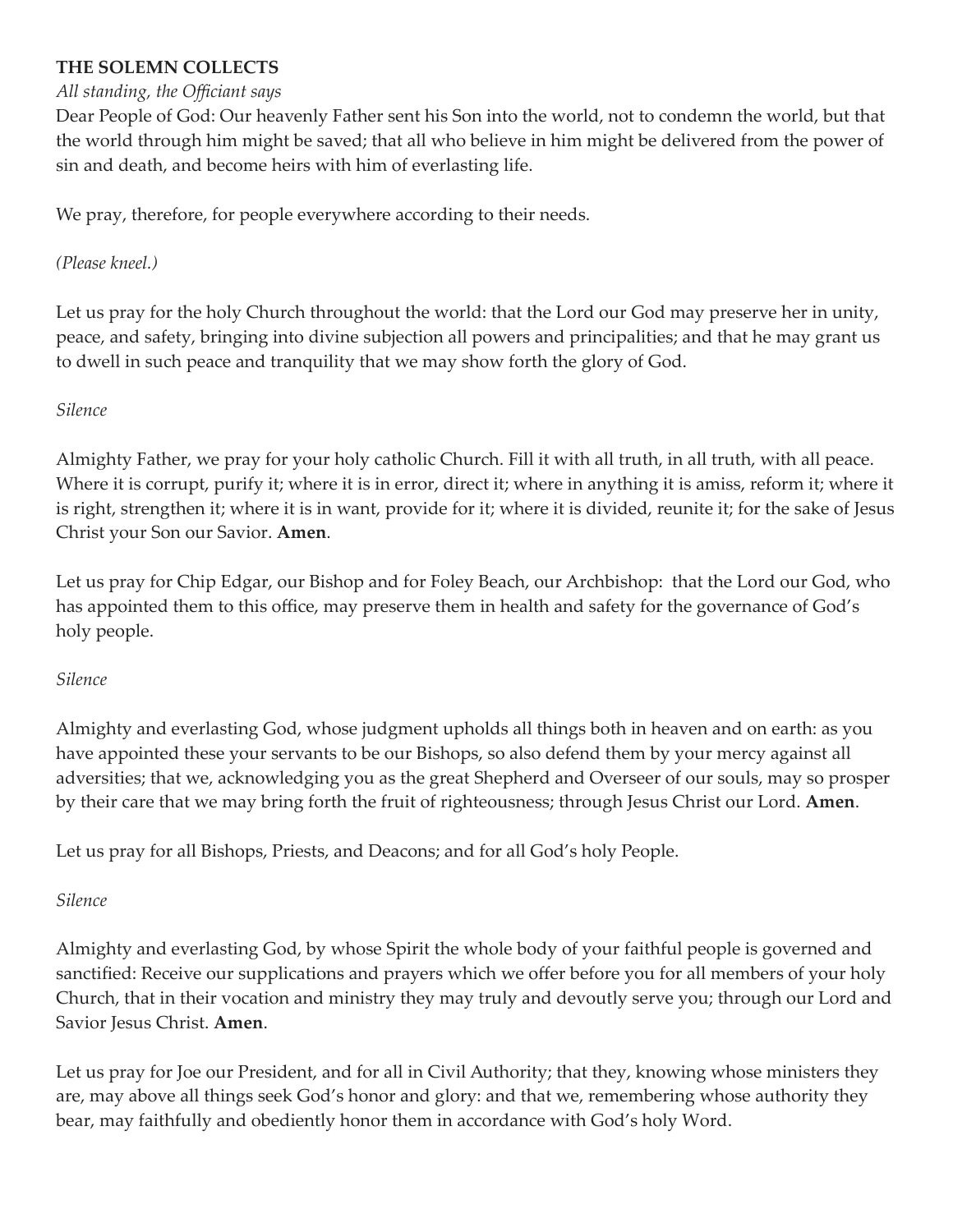### *Silence*

Almighty God, whose kingdom is everlasting and whose power is infinite: We commend our nation to your merciful care, that being guided by your Providence, we may dwell secure in your peace. Grant to our President, and to all in authority, wisdom and strength to know and to do your will. Fill them with the love of truth and righteousness; and make them ever mindful of their calling to serve this people in your fear; through Jesus Christ our Lord. **Amen**.

Let us pray for those who are preparing for Holy Baptism: that the Lord our God may open their hearts to his grace and mercy; that by the washing of regeneration they may obtain the remission of all their sins, and be found faithful servants of our Lord Jesus Christ.

# *Silence*

Almighty and everlasting God, you multiply your Church in every generation: Grant the gifts of faith and understanding to those being instructed in your holy Word; that being washed in the waters of Baptism, they may be born again and numbered among your adopted children; through Jesus Christ our Lord. **Amen**.

Let us pray to God the Father Almighty, that he would cleanse the world from all evil; deliver it from pestilence and famine; set free those who are in captivity; restore the sick to health; and bring those who travel to a haven of safety.

# *Silence*

Gracious God, the comfort of all who sorrow, the strength of all who suffer: Let the cry of those in misery and need come to you, that they may find your mercy present with them in all their afflictions; and give us, we pray, the strength to serve them for the sake of him who suffered for us, your Son Jesus Christ our Lord. **Amen**.

Let us pray for all who are in heresy or schism: that the Lord our God may deliver them from all false doctrine, and restore them to the faith and unity of the one holy catholic and apostolic Church.

# *Silence*

O God of truth and love, who desires not the death of sinners but rather that they should turn from their wickedness and live: Look with mercy on those who are deceived by the lies of the world, the flesh, and the devil; that the hearts of those who have gone astray may be restored to wisdom and return to the way of truth in the unity of your holy Church; through Jesus Christ our Lord. **Amen**.

Let us pray for the Jewish people: that the Lord our God may look graciously upon them, and that they may come to know Jesus as the Messiah, and as the Lord of all.

# *Silence*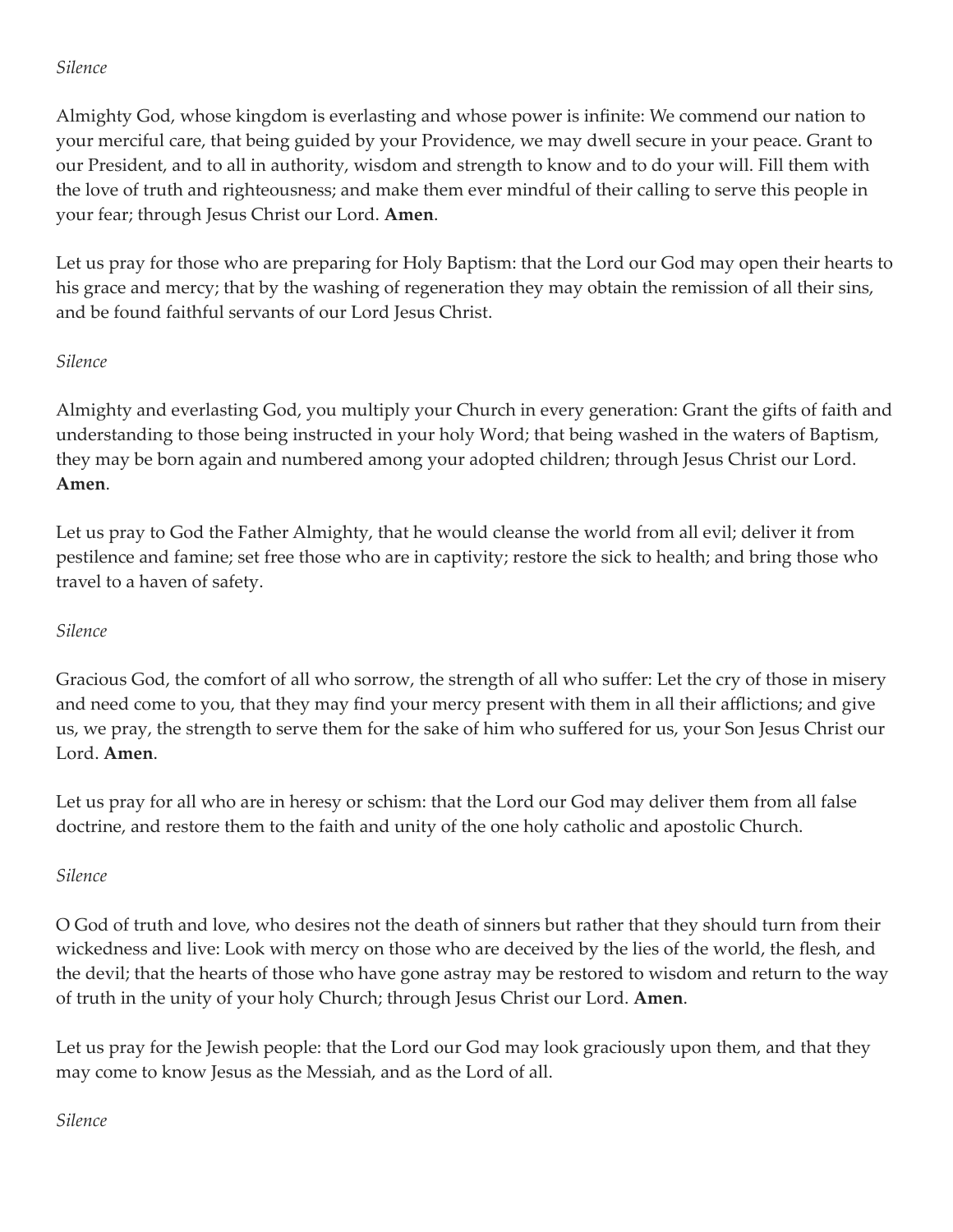Almighty and everlasting God, you established your covenant with Abraham and his seed: Hear the prayers of your Church, that the people through whom you brought blessing to the world may also receive the blessing of salvation, through Jesus Christ our Lord. **Amen**.

Let us pray for all those who do not believe in Christ, that the Holy Spirit may enlighten them through the Gospel and bring them into the way of salvation.

### *Silence*

Merciful God, creator of all the peoples of the earth and lover of souls: Have compassion on all who do not know you as you are revealed in your Son Jesus Christ; let your Gospel be preached with grace and power to those who have not heard it; turn the hearts of those who resist it; and bring home to your fold those who have gone astray; that there may be one flock under one Shepherd, Jesus Christ our Lord. **Amen**.

Let us commit ourselves to our God, and pray for the grace of a holy life, that, with all who have died in the peace of Christ, and those whose faith is known to God alone, we may be accounted worthy to enter into the fullness of the joy of our Lord, and receive the crown of life in the day of resurrection.

### *Silence*

O God of unchangeable power and eternal light: Look favorably on your whole Church, that wonderful and sacred mystery; by the effectual working of your providence, carry out in tranquility the plan of salvation; let the whole world see and know that things which were cast down are being raised up, and things which had grown old are being made new, and that all things are being brought to their perfection by him through whom all things were made, your Son Jesus Christ our Lord. **Amen**.

# **HYMN** *Hymnal 168 O sacred head, sore wounded*, vss. 1-4

*O sacred head, sore wounded, defiled and put to scorn; O kingly head, surrounded with mocking crown of thorn: What sorrow mars thy grandeur? Can death thy bloom deflower? O countenance whose splendor the hosts of heaven adore!*

*Thy beauty, long-desired, hath vanished from our sight; Thy power is all expired, and quenched the light of light. Ah me! for whom thou diest, hide not so far thy grace: Show me, O Love most highest, the brightness of thy face.*

*In thy most bitter passion my heart to share doth cry, With thee for my salvation upon the cross to die. Ah, keep my heart thus moved to stand thy cross beneath, To mourn thee, well-beloved, yet thank thee for thy death.*

*What language shall I borrow to thank thee, dearest friend, For this thy dying sorrow, thy pity without end? Oh, make me thine for ever! and should I fainting be, Lord, let me never, never, outlive my love for thee.*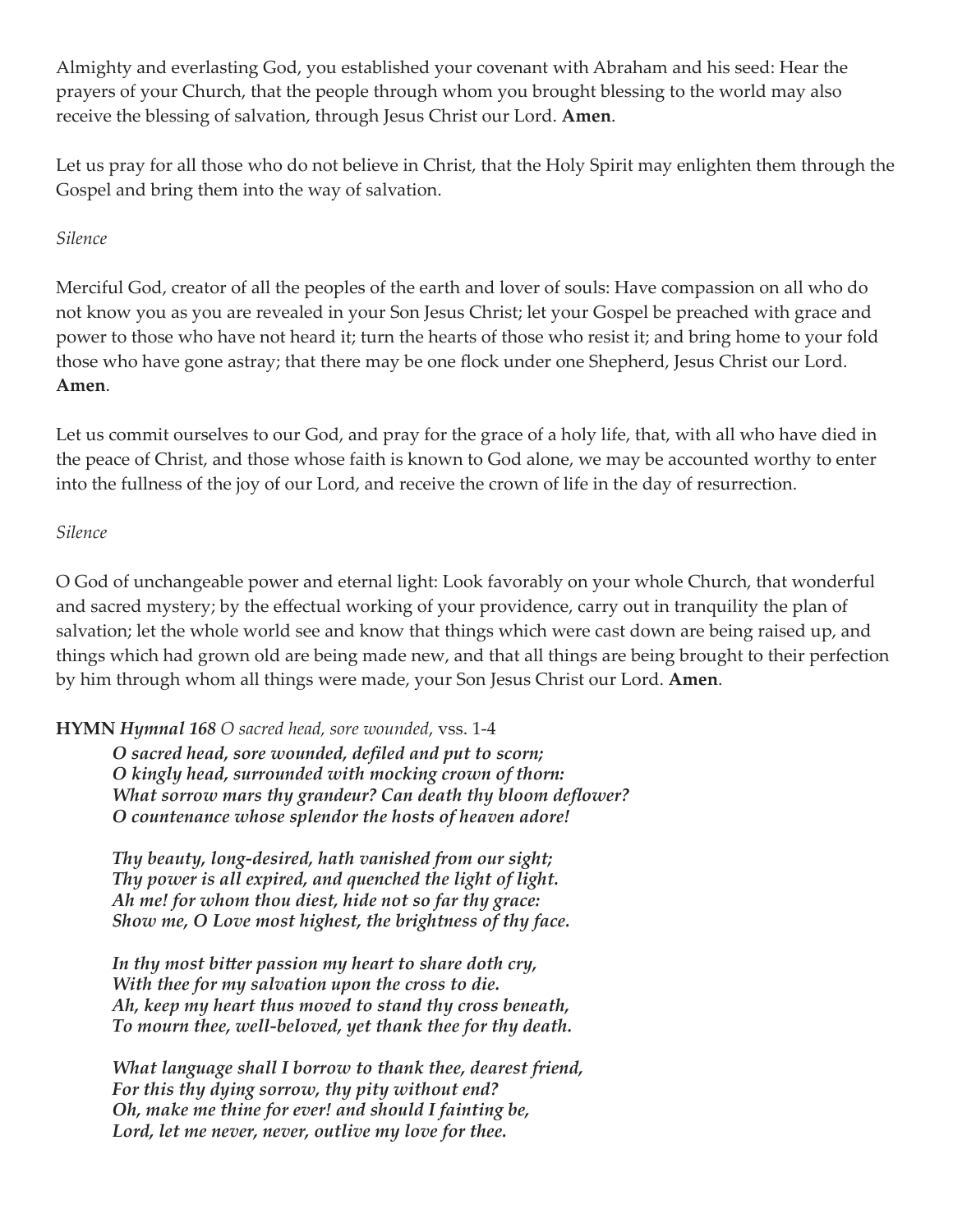*The cross is then carried into the church during the silent devotions of the people.*

# **THE CONFESSION AND ABSOLUTION OF SIN**

Deacon: All who truly and earnestly repent of your sins, and seek to be reconciled with your neighbors, and intend to lead the new life, following the commandments of God, and walking in his holy ways: draw near with faith and make your humble confession to Almighty God.

### *Silence*

| Deacon and People together                                              |
|-------------------------------------------------------------------------|
| Almighty God, Father of our Lord Jesus Christ,                          |
| maker and judge of us all:                                              |
| We acknowledge and lament our many sins and offenses,                   |
| which we have committed by thought, word,                               |
| and deed against your divine majesty,                                   |
| provoking most justly your righteous anger against us.                  |
| We are deeply sorry for these our transgressions;                       |
| the burden of them is more than we can bear.                            |
| Have mercy upon us,                                                     |
| Have mercy upon us, most merciful Father;                               |
| for your Son our Lord Jesus Christ's sake,                              |
| forgive us all that is past;                                            |
| and grant that we may evermore serve and please you in newness of life, |
| to the honor and glory of your Name;                                    |
| through Jesus Christ our Lord. Amen.                                    |

Officiant: Almighty God, our heavenly Father, who in his great mercy has promised forgiveness of sins to all those who sincerely repent and with true faith turn to him, have mercy upon you, pardon and deliver you from all your sins, confirm and strengthen you in all goodness, and bring you to everlasting life; through Jesus Christ our Lord. **Amen.**

# **THE LORD'S PRAYER**

Officiant: And now as our Savior Christ has taught us, we are bold to pray:

# *Officiant and People*

**Our Father, who art in heaven, hallowed be thy Name, thy kingdom come, thy will be done, on earth as it is in heaven. Give us this day our daily bread. And forgive us our trespasses, as we forgive those who trespass against us. And lead us not into temptation,**